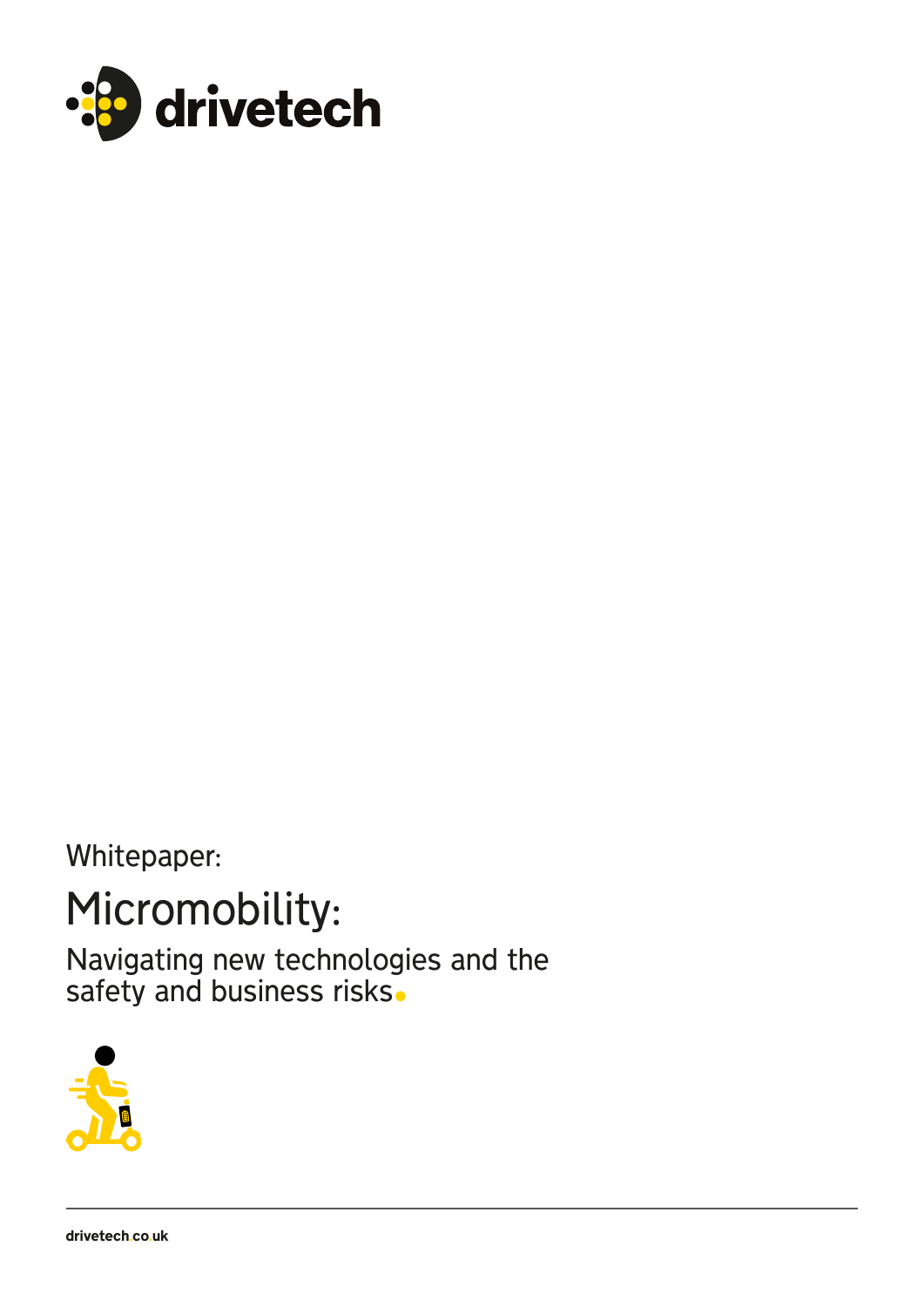

# Foreword

As the world looks to decarbonise, new and interesting mobility solutions are grabbing the attention of many. Already, we have seen an explosion in the popularity of electric bicycles and scooters around the world – particularly in cities. Far more accessible than an electric car and far easier to store, these 'micromobility' platforms are offering an all-new alternative to conventional private and public transportation.

For many of us, the pandemic has provided an opportunity for reflection and re-evaluation. This, in turn, has spurred motivation to find new solutions to the challenges in our lives, both big and small. In micromobility, we find the intersection of zero 'tailpipe' emission transportation with practicality and economic accessibility.

In the UK, we have seen a sharp rise in the popularity of micromobility platforms. From last-mile delivery vehicles to commuters and the more than 40 cities launching or planning public rental e-scooter schemes, micromobility is proving to be an attractive solution for many journeys. Expected to be a \$300-500 billion market by 2030, this new type of vehicle also introduces new risks for businesses, organisations and legislators.

This whitepaper is intended to provide guidance on these revolutionary new platforms and their implications for safety. It has been designed to help inform organisations and businesses about their obligations as well as some of the challenges and risks aroundmicromobility. For example, if your employees use micromobility for their commute or visiting clients, the employee and your business or organisation are exposed to that risk.

"Recent articles in the press\*, indicate that there are over 1 million e-scooters in use in the UK with the vast majority privately owned. Private scooters remain illegal to use on anything other than private land with the permission of the landowner. This situation seems to create an even greater risk right now with little control, no mandatory training, challenges around policing and a lack of clarity around insurance liabilities."

As everyone from governments to small businesses looks to decarbonise, it is important that new, cleaner technologies and innovations are embraced with a safety-first mindset. I hope this whitepaper provides you with useful insight and starts a conversation at your workplace about micromobility, its benefits and risks.

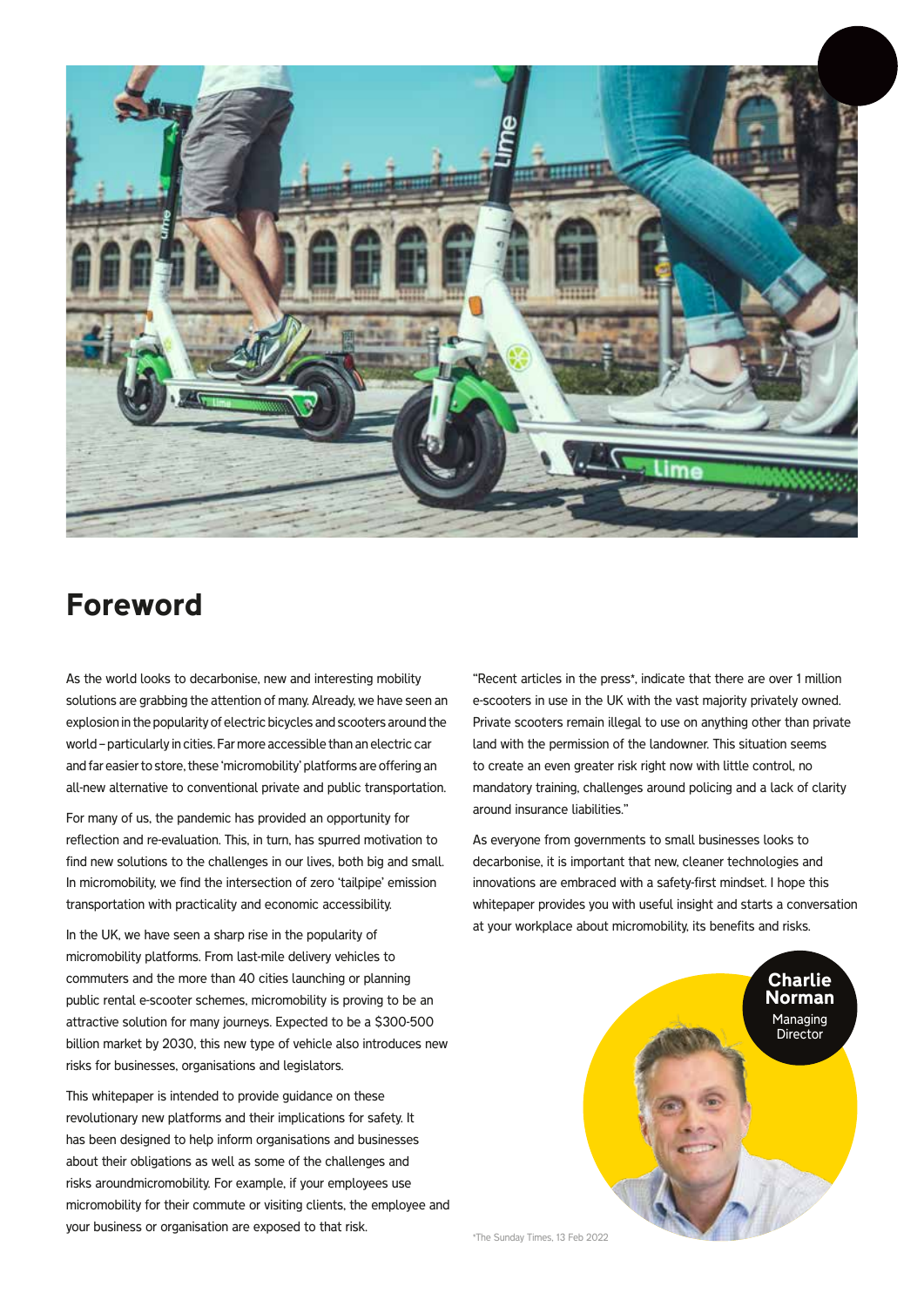

# Micromobility – What is it?

Coined in 2017, micromobility is a relatively new word that is used to describe small and lightweight vehicles that are, typically, slower than conventional traffic and used over short distances. The term covers things like electric bicycles, electric scooters, electric skateboards and similar small, open-air, single-person vehicles.

With 25% of journeys in England under one mile and 68% under five miles, the requirement for a short-range, low-emission alternative to passenger cars is clear. While automobility, particularly electric vehicles (EVs), offers situational and capacity advantages, it is illsuited to efficiently transport people on such short journeys.

While traditional micromobility solutions, like conventional bicycles, have been used by the likes of commuters and couriers extensively over the past decades, the primary factor behind the current micromobility trend is electrification. In many ways mirroring the transition of automotive manufacturers to EVs, the electrification of things like bicycles, scooters and skateboards has made them a far more viable alternative to other modes of powered transport, like cars and motorcycles.

Thanks to advances in lithium-ion battery technology, control systems and electric motors, complete electric powertrains are light and efficient. This allows them to be easily integrated into the aforementioned small platforms while still providing practical range and performance.

### Micromobility tech at a glance

Common types: e-scooter, e-bicycle, e-skateboard, e-unicycle

Range: 5 – 15 miles

#### Top speed:

15 – 28mph (London e-scooter trial - 12.5mph)

Propulsion: Lithium-ion battery and 1-2 electric motors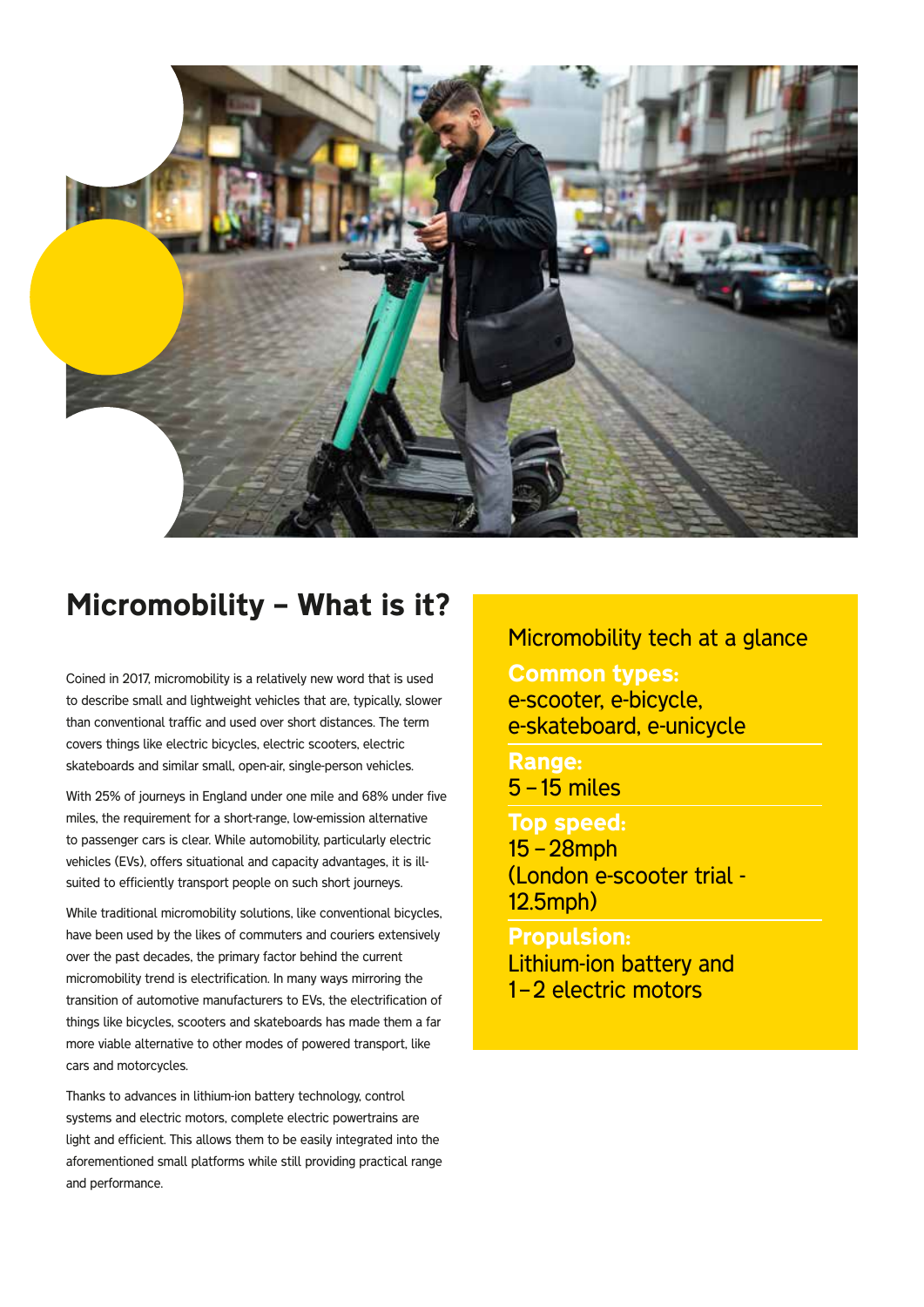

### The Rise of E-mobility

While the pandemic has had a significant impact on the number and distance of personal mobility journeys, especially automobility, it is predicted that micromobility as a share of miles travelled will increase  $5 - 10\%$  in the medium-to-long term.<sup>1</sup>

Another important factor to consider is changes in post-pandemic behaviour, with a shift away from public transportation due to perceived virus transmission risk. The vast majority of micromobility platforms are designed for single users and offer an open-air alternative. While, globally, micromobility startups struggled with profitability through the height of the pandemic, the sector is now looking at a significant rebound. By 2030, the micromobility market is expected to reach \$300 – 500 billion.1

Another primary driver is the inconvenience of widespread congestion in cities in the UK, and indeed worldwide. Large-scale congestion is turning motorists away from automobility towards alternatives including public transport and, of course, micromobility. Worldwide data highlights that a shift to e-scooter use comes primarily from private vehicles (36%) and walking (37%).2 The de-carbonisation agenda of course is also impacting urban travel.

Closer to home, the Department for Transport (DfT) has lagged behind other nations in studying and allowing widespread micromobility use. Significant progress was made in 2020 when the UK Government announced a £2 billion package to create cycling and walking solutions, including bike lanes and funding to reduce crowding on public transport. The package also included funding for public e-scooter rental trials.<sup>3</sup>

Later in the year, DfT opened up e-scooter trials to any city that applied before the August deadline. As of December 2021, there were 32 regional public rental e-scooter trials across the UK, from London to Sunderland, South Somerset to Norwich. Supported by the DfT, these trials are intended to inform future legislation around micromobility and its integration with existing infrastructure and mobility solutions, particularly automobility.

#### London Trial

Transport for London (TfL) and London Councils began their trial of rental e-scooters in June 2021 with a select number of boroughs and expanded further in August the same year.

In the first month of the trial, there were 35,000 e-scooter trips, with the average rental lasting 24 minutes and covering 2.9km. The fleet of public rental e-scooters used in the London trial met a number of stringent safety requirements including permanent lighting front and rear, GPS controlled parking and usage zones, and unique identification numbers.<sup>4</sup>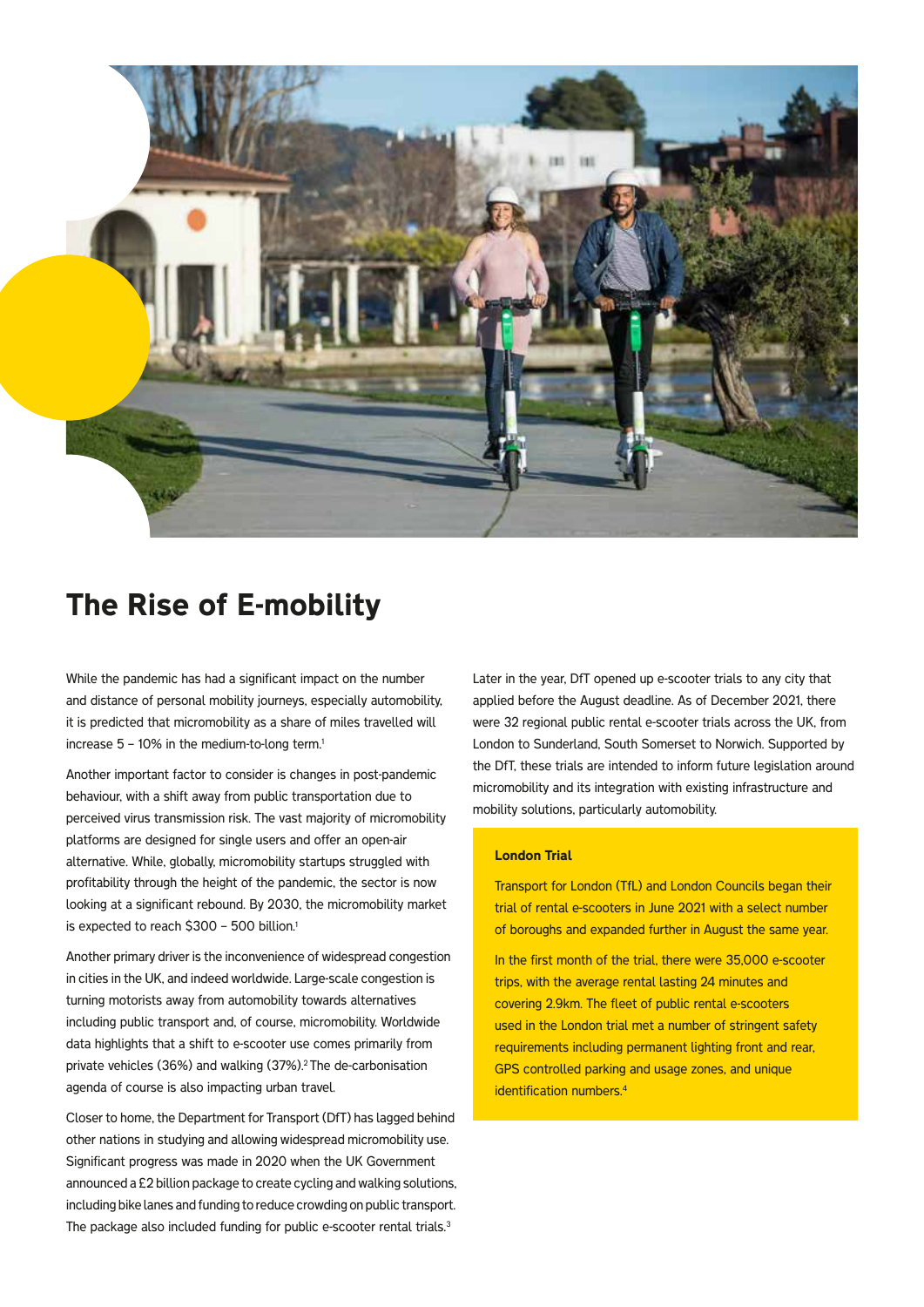# Safety

Safety and regulation are two of the primary discussion points and concerns around the widespread adoption of micromobility platforms. There is currently no overarching legislation for the use of micromobility platforms on public roads, with each vehicle type at different stages of legislation. Electric bicycles, for example, have a far longer history of use and legislation within the UK, whereas electric scooters and other more modern concepts are still in trials with legislation pending.

#### DfT 2020 Privately Owned E-scooter Safety Review

- 460 accidents involving e-scooters resulting in 484 casualties
- Breakdown: one death, 128 seriously injured and 355 slightly injured
- Accidents more frequent between 2pm and 8pm
- Aside from the riders, other users most in danger were pedestrians, pedal cyclists and motorcyclists 5

Officially termed electrically assisted pedal cycles (EAPCs), electric bicycles do not require a license, road tax or insurance to operate. An EAPC must have pedals that can be used to propel it and visibly display the power output (maximum permitted is 250 watts) and manufacturer of the motor. They must also display the battery's voltage and the bike's maximum speed, with the electric propulsion system disengaging above speeds higher than 15.5mph. Those that can be propelled without pedalling or working outside the guidelines above require type approval to be considered legal.<sup>6</sup>

Unlike EAPCs and 'twist and go' e-bicycles, the only way to legally ride an e-scooter on UK roads is through a government trial rental programme. Riders must possess a category Q license, which is also encapsulated within full or provisional licenses with AM, A and B categories. Depending on the trial location, rules may vary.

Nationally e-scooters available for rent, as part of DfT trials, are permitted on the road (except motorways) and cycle lanes but not on the pavement and must remain within the trial's geographical boundary. E-scooters within the trials are limited to a top speed of 15.5mph with a maximum weight of 55kg and a 500-watt power limit. Helmets are currently recommended but not mandatory for e-scooter riders. For now, privately-owned e-scooters remain illegal for use publicly.

According to independent research commissioned by Drivetech and the AA, 89% of respondents believe that safety training should be mandatory before operating an e-scooter and 84% believe they should be classified as a vehicle and therefore must be properly registered and insured, and riders qualified in order to ride them legally.

#### TfL ban

While privately-owned e-scooters remain illegal in use in public spaces, they are widely available for purchase. Currently unregulated, these platforms do not meet any standardised minimum requirements for safety or operation. Following a number of fire incidents, TfL banned privately-owned e-scooters and e-unicycles on its transport network in December 2021. E-bikes remain allowed on some parts of the network at certain times, as these are already regulated via manufacturing standards.7

#### Singapore trials

Singapore, one of the world's great metropolises, was first introduced to e-scooters back in 2013. A recent study by Future Urban Mobility (FM), an interdisciplinary research group at the Singapore-MIT Alliance for Research and Technology (SMART), found that e-scooters have become an important transport option but their introduction posed risks to pedestrians. Following a number of serious and fatal accidents between riders and pedestrians, the government banned their use on public footpaths in November 2019. E-scooters remain legal on 440 kilometres of cycle paths across the island and are in widespread use – including numerous sharing services.<sup>8</sup>

Just as we have seen the rise of advanced driver assistance systems (ADAS) in cars, advanced rider assistance systems (ARAS) are on the rise too. While most commonly restricted by GPS geofencing – shutting down functionality if taken within 'restricted' areas – by those operating share and rental fleets, ARAS offer additional options. On-board cameras, accelerometers and location data can be used to verify appropriate riding behaviour and automatically regulate the top speed of shared micromobility platforms when around pedestrians and other vehicles.

- 2 https://www.london.gov.uk/about-us/londonassembly/meetings/documents/s82223/Appendix%202%20-%20Micromobility%20and%20 Active%20Travel%20in%20the%20UK.pdf
- 3 https://www.gov.uk/government/news/2-billion-package-to-create-newera-for-cycling-and-walking
- 4 https://www.intelligenttransport.com/transport-news/127377/london-rental-e-scooter-trial/
- 5 https://www.gov.uk/government/statistics/reported-road-casualties-great-britain-e-scooter-factsheet-2020/reported-road-casualties-great-britain-e-scooter-factsheet-2020

<sup>1</sup> https://www.mckinsey.com/industries/automotive-and-assembly/our-insights/the-future-of-micromobility-ridership-and-revenue-after-a-crisis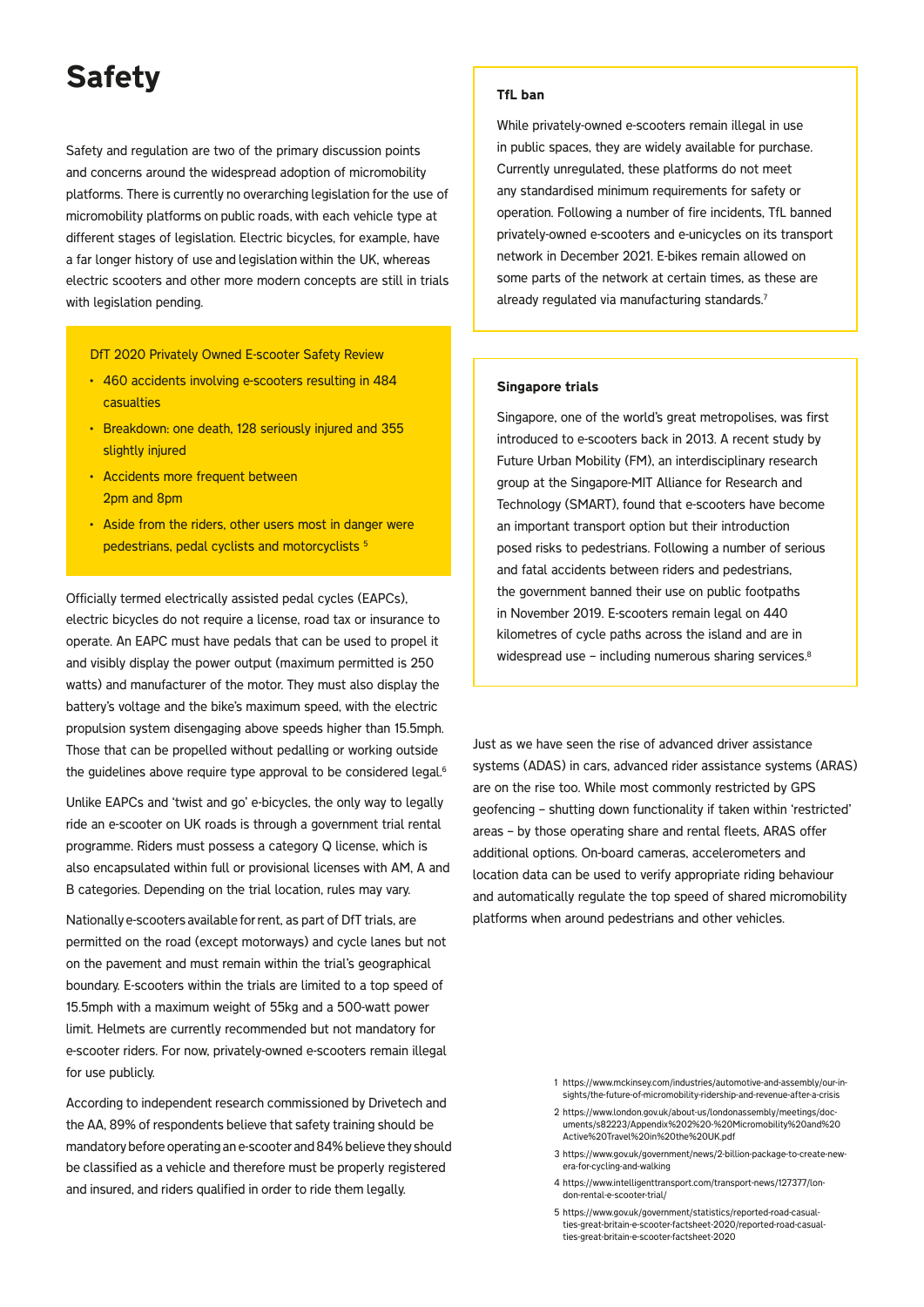

### **Sustainability**

Many are hailing micromobility as the solution to decarbonise our cities. With an estimated 2.5 billion additional people residing in urban areas by 2050, affordable, low-emission personal transport will be undoubtedly crucial to meeting national emission targets. Typically, micromobility vehicles use 5% of the energy that an EV requires

to make an equivalent trip, with their manufacture also less emission-intensive. That is to say, for 1-kilowatt-hour, an EV can travel 4.1 miles while an e-scooter can travel 82.8 miles. 9

When reviewing the carbon footprint of micromobility platforms, it is also important to consider the service life and carbon neutrality of the hardware and batteries required. Post-manufacture, the vast majority of emissions associated with micromobility travel involves the recharging of batteries, with one study highlighting that 43% of the lifetime carbon emissions of a fleet e-scooter revolves around daily collection and charging.<sup>2</sup>

The use of micromobility platforms as viable short-range delivery vehicles is an area of key interest. While heavy goods vehicles account for just 5% of miles travelled, they emit 17% of transportrelated greenhouse gas (GHG) emissions <sup>10</sup>. Termed 'last mile delivery' vehicles, the use of micromobility platforms is a compelling alternative to diesel-powered delivery vans, particularly in urban areas.

- 6 https://www.gov.uk/electric-bike-rules
- 7 https://www.fleetnews.co.uk/news/car-industry-news/2021/12/09/ tfl-announces-ban-of-e-scooters-on-transport-network
- 8 https://news.mit.edu/2021/e-scooters-new-micro-mobility-service-0622
- 9 https://www.cbinsights.com/research/report/micromobility-revolution/
- 10 https://www.gov.uk/government/publications/freight-carbon-review-2017#:~:text=Heavy%20goods%20vehicles%20(%20 HGVs%20)%20are,just%205%25%20of%20vehicle%20miles.& text=The%20government%20is%20also%20committed%20 to%20improving%20UK%20air%20quality.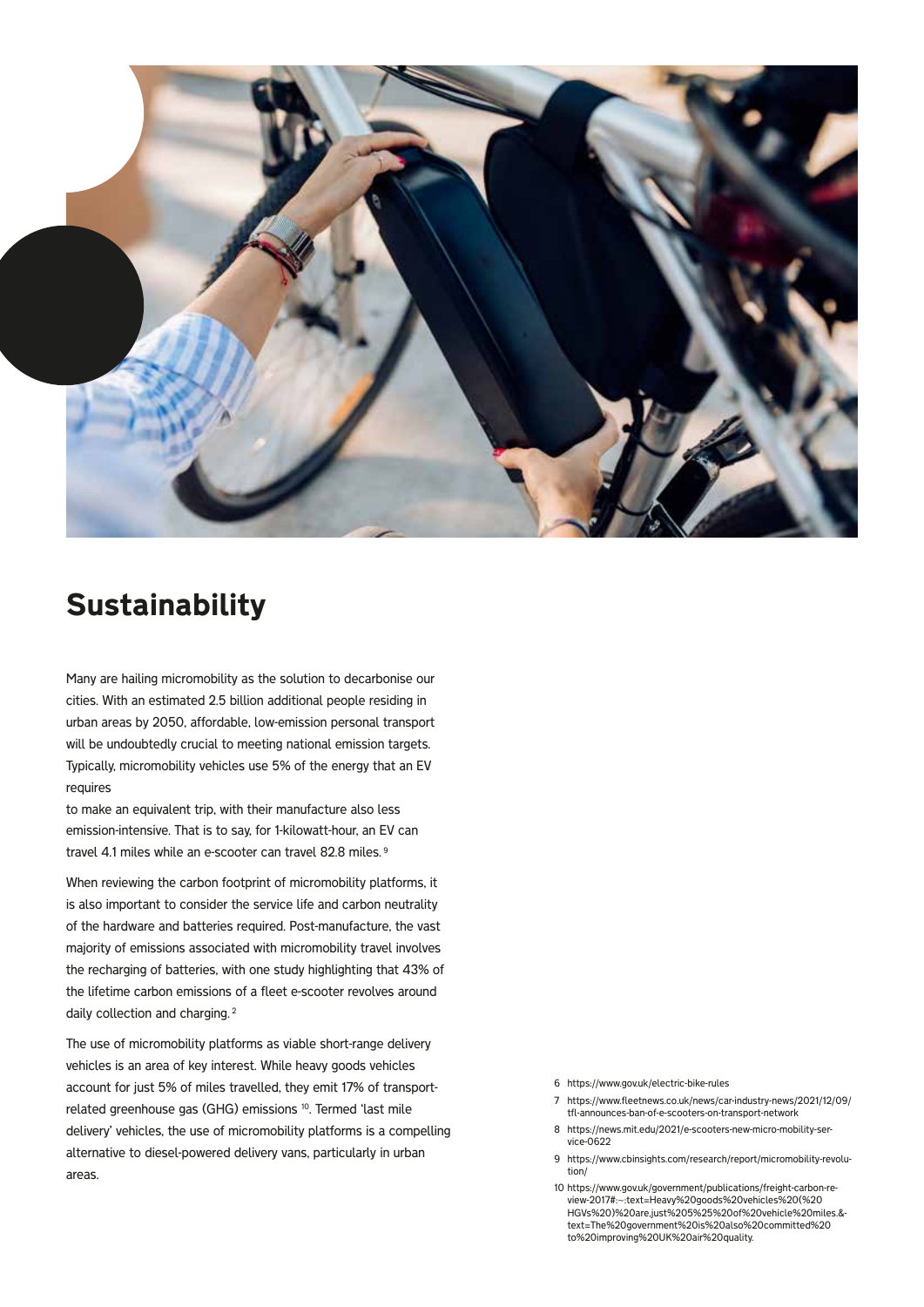

### In the spotlight…

"From my in-depth research on the subject of micromobility, there is a probable future scenario, which needs careful consideration. It's highly likely that rental and private e-scooters will be legalised in the next year or so. Undoubtedly there will be restrictions on these vehicles for both speed and weight, with a speed limit of at least 15.5 mph but no higher than 28 mph. Rental e-scooters will be relatively easy to maintain control of and from what I have witnessed, the trials have been broadly successful.

"However, the legalisation of private e-scooters is where issues will arise and will quickly become a big social and safety problem if certain things aren't considered. The most important of which is people will modify e-scooters to make them go faster. Speeds of over 50 mph are completely possible and could only be prevented if there was a low enough cap on the motor size, although this would also reduce torque, which is important if we want to expand vehicle types.

"Consequently, we need to introduce rules similar to car and motorbike ownership, which makes people more aware that they are responsible for what they do with the vehicle and importantly there is a link between them, the vehicle and law enforcement. Psychologically this is very important and is one of the reasons the e-scooter rental trial has made it a requirement that riders must have at least a provisional driving license.

"Therefore, I believe we need several legal rules imposed with the legalisation of private e-scooters. Firstly, all private e-scooters (also rental), should require a registration plate. Secondly, e-scooters should be taxed and insured in the same way as motorbikes. I think whether riders will need a provisional or full driving licence is not clear. This requirement greatly reduces the number of people who can own and operate an e-scooter and I expect this will be dropped for both rental and privately owned e-scooters. However, there will be greater emphasis put on training, which will include safe riding and the Highway Code."

> Head of Human Factors for Future Mobility at WMG, University of Warwick

Dr. Roger Woodman

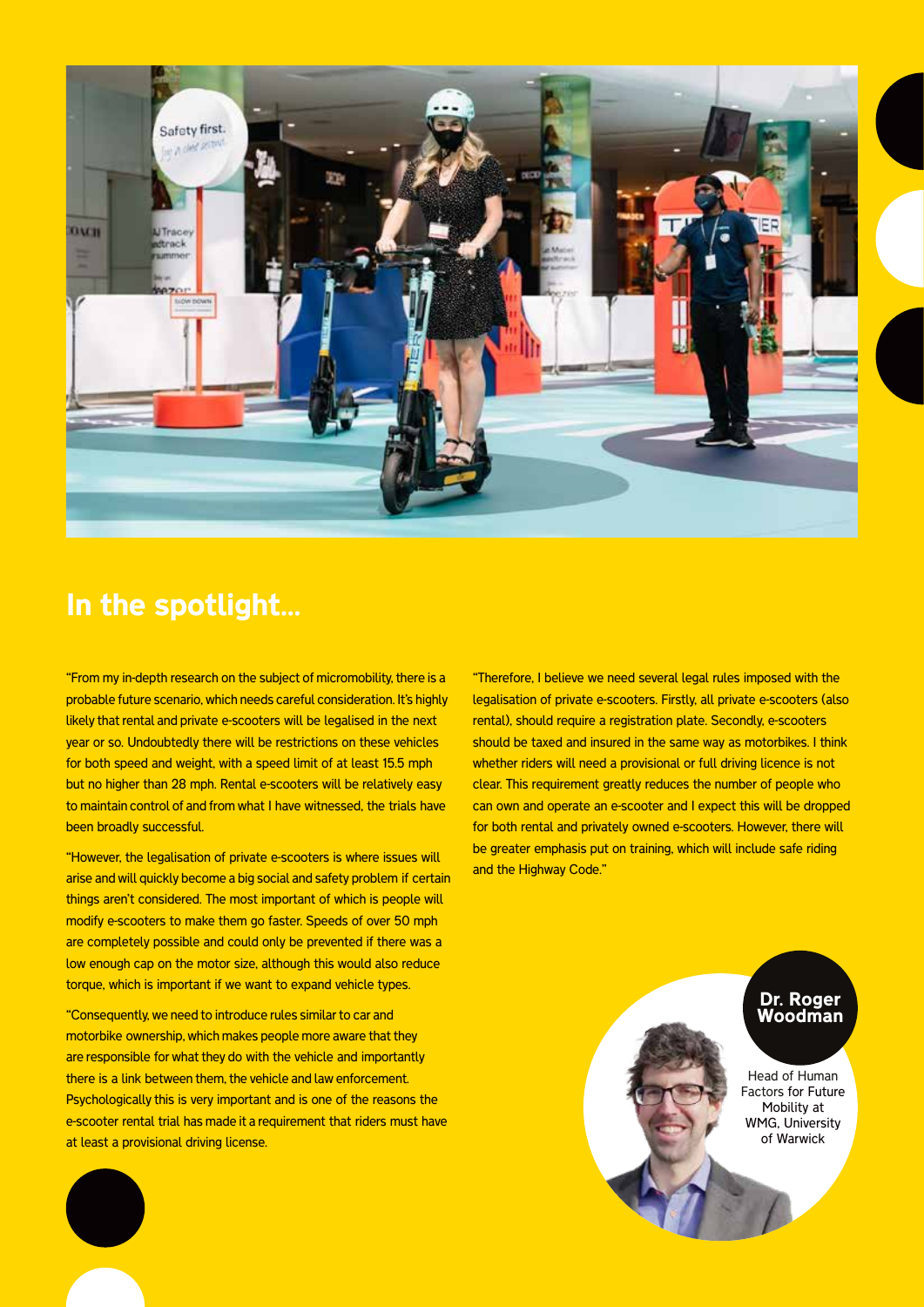# **Training**

As the popularity of micromobility increases, businesses and organisations must remain aware of their exposure to the risks posed by this new form of transport. Whether operating last-mile delivery vehicles or allowing employees to use micromobility rental services in the course of work, understanding the risks and staying informed is critical. With more than 40 cities across the UK launching – or planning to launch – public rental schemes for e-scooters, now is the time to put policies in place and invest in training.

All leading players within the UK micromobility rental market – including TIER, Lime, Voi, Dott, Spin and more – recognise the important role that safety and training will play in the safe integration of micromobility into the modern road user network. As it stands, inexperienced riders participating in the regional trials present a road safety hazard. Training is essential to minimise user risk.

Drivetech has produced safety solutions for a number of e-scooter companies and is a pioneer in the micromobility training space. From educational videos to specific online training modules, Drivetech has developed its packages specifically for businesses and organisations that understand the risks posed by the rapid adoption of new transport solutions.

As the UK Government develops legislation through consultations, incorporating both public and private use, Drivetech will continue to update its micromobility training programmes. Emphasising its 'share the road' approach to improve safety for all road users, Drivetech is a national leader in fleet risk, safety management and driver training.



Duncan Robertson, General Manager at Dott UK

"Safety is non-negotiable for riders and non-riders alike and Dott has been dedicated to a responsible transport approach from the very beginning. Micromobility and sustainable travel are now part of London's rich mix of transport options, and part of the revolution to create people-focused streets - in busy cities with crowded public transport, e-scooters are a natural fit, providing meaningful and sustainable change. However, to achieve this: safety must come first. Through our partnership with Drivetech, we have created an extensive rider training module, educating new riders on the rules of the road to further reduce the opportunity for accidents. Riders are incentivised with discounted rides, earned by completing our online and in-person 'rules of the road' courses. By actively encouraging

our riders to take responsibility for the safe use of our vehicles, we're creating an environment of shared initiative and promoting responsible behaviour whenever riding with Dott."



#### Alice Friedman, senior manager at Spin

"Scooter safety – for both riders and pedestrians – is central to everything we do at Spin. Spin takes a Safe Systems approach to injury prevention, starting with safe vehicles using cutting edge technology to ensure smart self-enforcement of riding rules, investing in multifaceted rider education, and building partnerships to ensure safe places to ride across the globe.

"Vehicles equipped with Spin Insight Level 2 can intelligently detect pavement riding, and slow down and even stop the vehicle – automatically. Spin Insight Level 2 can also detect incorrect parking placement, and let riders know when they have parked their vehicles safely and correctly. This game-changing technology addresses some of the most common concerns regarding safe operation of electric vehicles. Spin's vehicles additionally limit the top speed to no more than 12.5 mph in the UK, and even less in restricted slow zones. These technologies represent a crucial difference from privately-owned electric scooters, which are not currently permitted on UK roads, and do not have automatic speed, pavement-riding, or parking enforcement capabilities.

"Rider education is baked into for-hire scooter schemes – another critical distinction from privately operated vehicles. Our rider education system emphasizes riding alert, sober, and off of the pavement, and reminds riders to be mindful of those with vision or mobility impairments. Our training module specifically focused on low vision, developed in partnership with London Vision, helps Spin riders know how to interact with blind and partially sighted people to support and respect their independence in the urban environment. In 2022, Spin will be able to earn rewards for participating in a new online module developed by the UK's leading road safety entity, Drivetech, as well as at in-person safety events focusing on safe operation of our vehicles."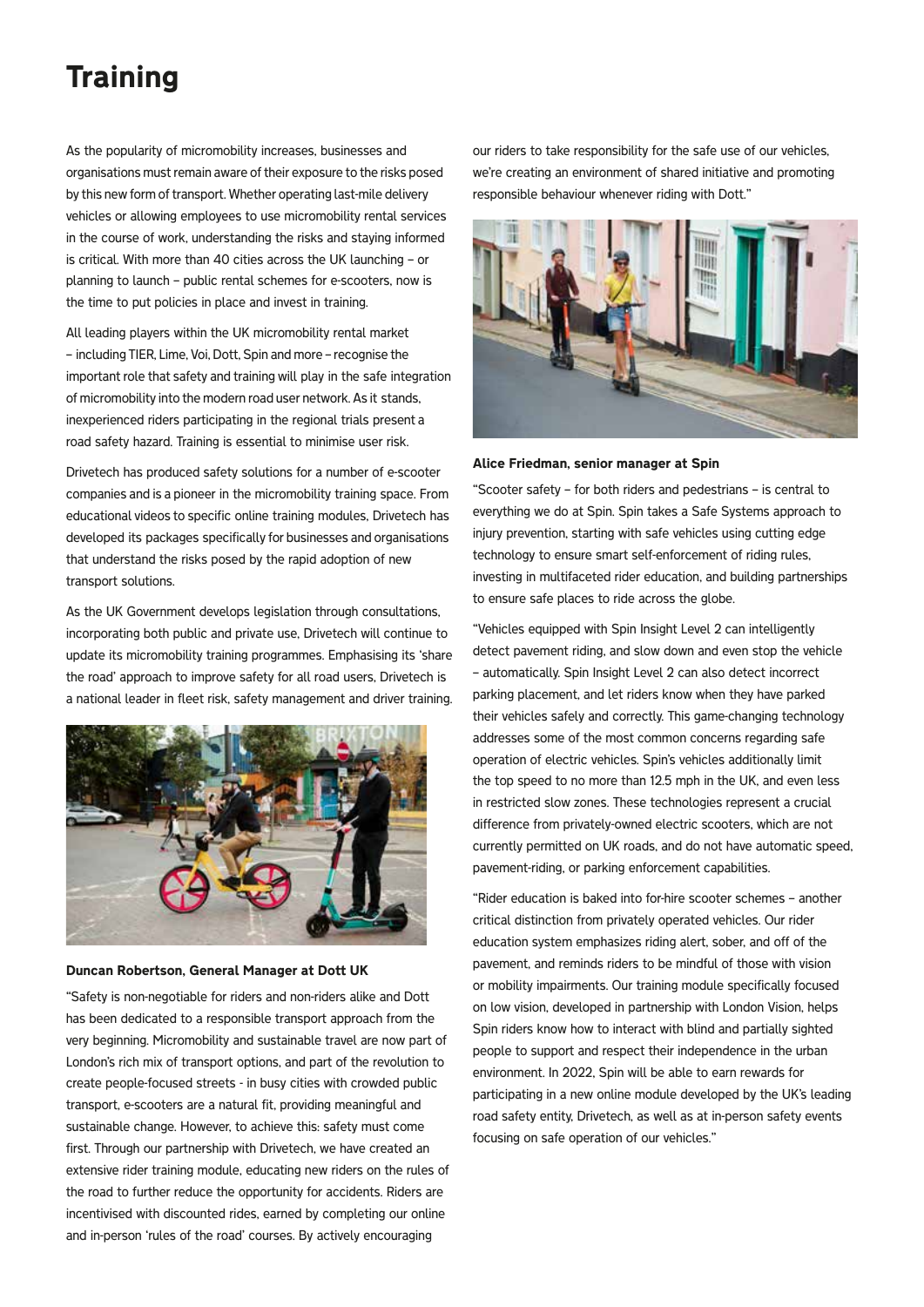

Matthew Penchars, Head of Public Policy at Voi UK, Ireland and Benelux

"Safety is our number one priority at Voi and has never been a tick-box exercise. Without collaboration and commitment from all parties involved in the introduction of this new transport mode, and an overall feeling of safety and reassurance, we will continue to live in polluted cities and the shift to greener transport alternatives won't happen. Indeed, our detailed Safety Pledge, Vision Zero strategy, industry-first RideLikeVoila e-scooter driving school and our Annual Safety Report are all part of our commitment towards safety and these are all supported by ongoing concrete proactive actions.

"Such actions include our successful collaboration with Drivetech, from the AA, to introduce an innovative online learning module, and also endorse the first-ever online e-scooter traffic school, Ridel ikeVoila, which has trained over half a million users to date.

"Knowing that safety can be an issue for those who are new to e-scooters, in particular, we acted accordingly by creating a Beginner's Mode, which reduces the scooter speed to 10mph instead of Voi's maximum speed of 12.5mph, well below the speed limit recommended by the Department for Transport (15.5mph).

"We also proactively communicate safety messages via in-app messaging, we organise regular online and in-person safety events where we have distributed thousands of free helmets to our riders since the beginning of the trials.

"Another UK industry first safety initiative was putting number plates on all of Voi's UK e-scooters. They not only help us spot rogue riders, but also support our Report a Voi page, where any person can report a scooter. This initiative acts in parallel with our other monitoring and enforcement activities such as police collaboration, having staff on the ground, our three strike policy to tackle misuse and our 'Parking Photo' initiative to promote safe parking.

"Our design developments also have safety at their core, such as the latest e-scooter model, with turn indicators to clearly show the rider's direction of travel. We are also piloting e-scooter sounds in Birmingham, Bristol and Liverpool to help protect visually-impaired or blind pedestrians.

"In addition, our technology has assisted safe parking with the use of sensors, including accelerometers and dynamic GPS technology, which determine the position of each scooter and automatically issue an alert to our staff. At the most cutting-edge end of the technological spectrum, we are piloting AI and computer vision in our scooters technology to detect pavement riding.

"Our strategies and actions must also be supported at a local and government level, which is why we work closely with our regulatory stakeholders. For example, we actively push for better and safer infrastructure, sustainable urban design and a new vehicle classification for e-scooters. At Voi, we believe that safety can only be fully achieved by putting it at the centre of everything we do, with cooperation from local authorities, national government and operators to develop innovative solutions. From our technology to philosophy, grassroots to government, safety is key to our Voiage."



Hal Stevenson, public affairs manager for UK and Ireland at Lime

"Safety is at the heart of Lime's shared e-scooter and e-bike services. Our riders, transport partners and cities, rely on us to provide a safe and well maintained service wherever we operate.

"Lime has invested in years of independent design and development to create an industry leading e-scooter, our Gen4 vehicle, which has unrivalled braking and GPS reaction speeds, helping to keep riders and other road users safe. Our vehicles are also designed with larger wheels and a lower base board to improve stability, with mountain bike style suspension added to deal with uneven terrain.

"Safety is about more than vehicle hardware and software. Lime has also set new standards for rider education, requiring users to take mandatory training in-app before they can start their journeys. Users also have the opportunity to attend in-person training, led by Lime team members, helping them learn the rules of the road in a safe and controlled environment. We have also partnered with industry-leader, Drivetech, to offer longer format virtual training via our online Driving School.

"As usage of shared e-scooters continues to increase, safe operations are critical to demonstrating the positive impact these vehicles can have on our towns and cities, helping to deliver long term regulation that supports the growth of this exciting transport mode."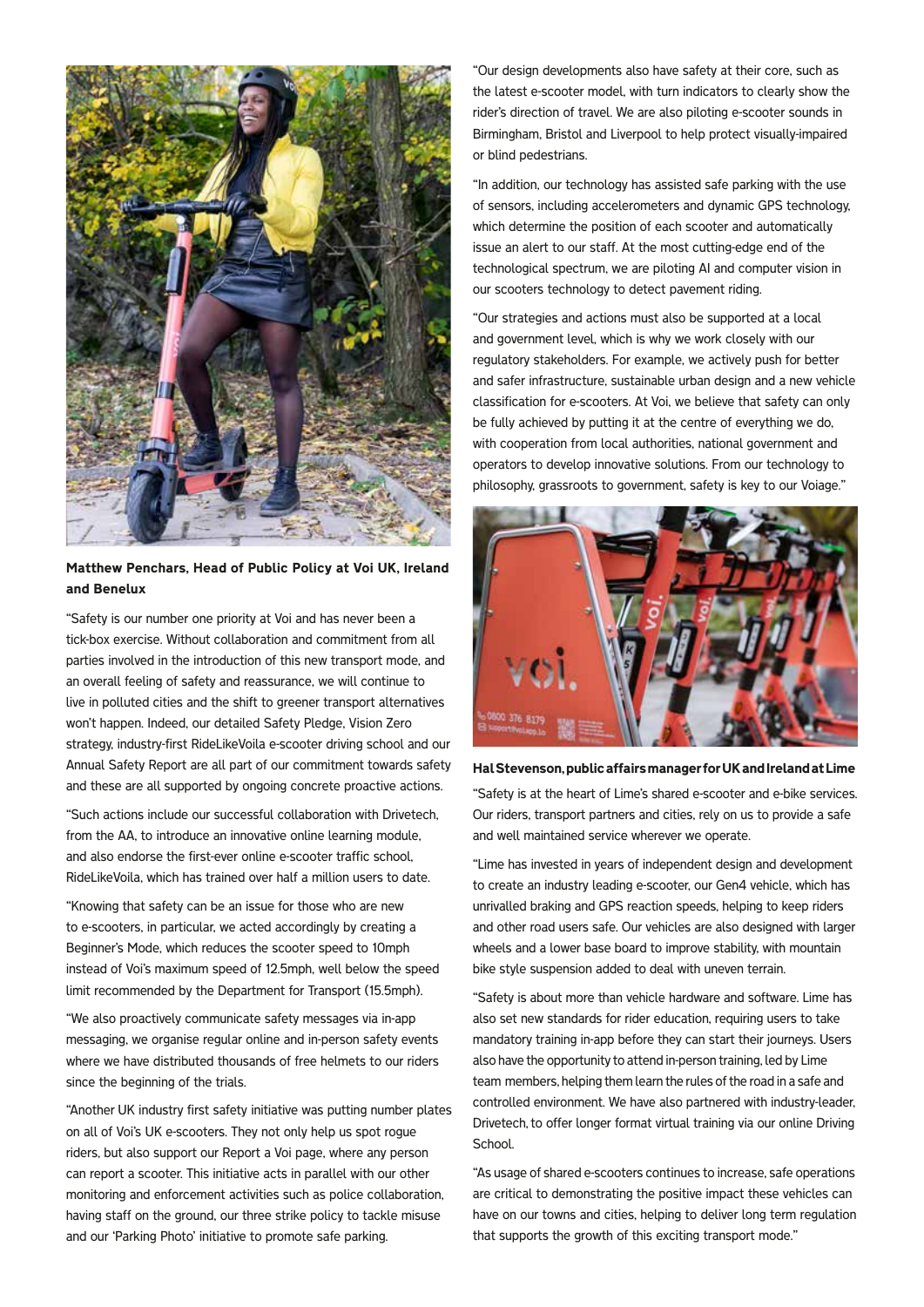

Georgia Heathman, Public Policy Manager, UK and Ireland, TIER

E-scooters and bikes bring better air quality, lower congestion and enhanced health and wellbeing, ultimately making our towns and cities more liveable. Yet this must not come at the expense of anyone's safety.

Indeed that is TIER's top priority. First, a deep-rooted safety culture underpins our e-scooter vehicle design: integrated helmet, indicator lights and shock absorbers, alongside the triple brakes and double kickstand which sees TIER lead the sector in stopping-distance and wind-topple tests.

That safety culture also guides our broader approach, scrutinised by the TIER UK Safety Board of leading charities who meet with us to scrutinise our approach to safety and responsible operations, and advocate for new, sector-wide safety measures to ensure that e-scooters are incorporated into the transport mix smoothly and safely.

Our industry-first commitments - from sound emitters co-developed with a visual impairment charity, to a theory test in our AA Ride Safe School built with disability groups - speak to our belief that no accident is inevitable. We also use technology enabling TIER to detect incidents remotely, have introduced the world's most accurate e-scooter parking system, and allow people to trade in their illegal-use private e-scooters for TIER ride credit instead.

Meanwhile, access to training in various formats online and inperson is vital. As well as our online training module with Drivetech, our in-person training safety courses for e-scooters are regularly attended by people who are older and for whom standard cycling may no longer be suitable. Electrically-assisted vehicles therefore mean more people can enjoy the health benefits associated with micro-mobility. So as we view people riding push bikes, and the

care that is taken to protect and improve their safety on the road, so too should we view the users of other micro-mobility modes such as e-scooters and e-bikes.

We must therefore ensure we update the training we expect for all road users. Awareness training for drivers of cars, buses, HGVs and other vehicles should include recognition of a multitude of micromobility vehicle types being used on the road.

Alongside training and awareness raising, better infrastructure that caters for a multitude of vehicles and encourages safer use and adoption will also be vital to ensuring benefits from expanded micro-mobility use can be more fully enjoyed in the UK.

Bringing these elements together to ensure safer outcomes for all, everyone can play their part in making our cities greener, and supporting the move to net zero.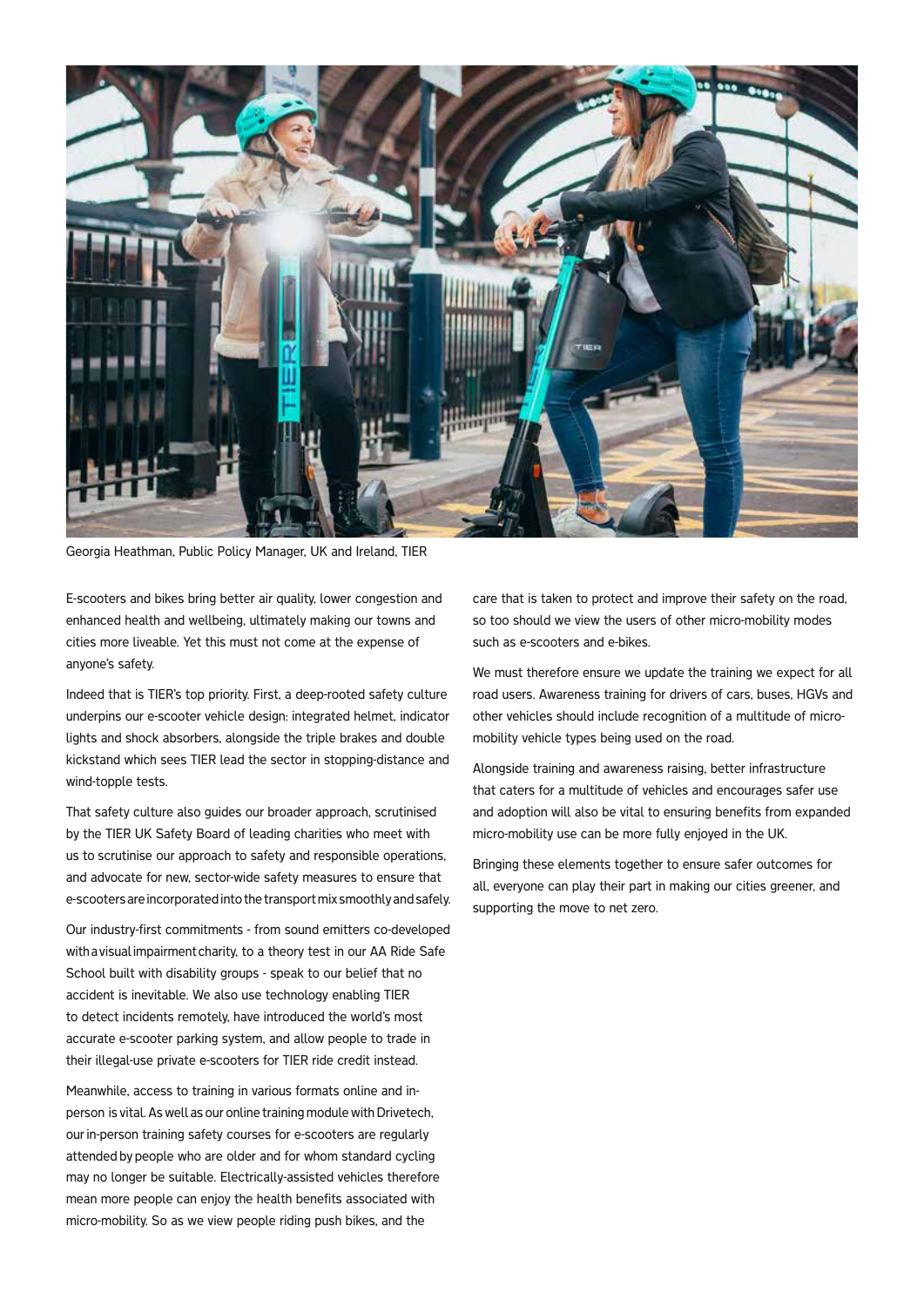

# Conclusion

Micromobility can present a significant risk to UK businesses because so many fail to fulfil the basic training to ensure employee safety. With the number of e-scooters in public areas rapidly increasing, it's important that businesses implement effective procedures to minimise risk to employees and the public.

Driver and rider training is an important way for organisations to fulfil their obligations while helping employees to minimise risk when conducting work-related travel. Not only will it improve micromobility use and awareness, but it will employees will understand their responsibilities while out and about.

It's more important than ever for organisations to plan ahead for the rise in micromobility use going forward. The introduction of micromobility platforms must be considered when health and safety departments assess risks within organisations. Maintaining awareness of work journeys and the vehicles and technology involved will be critical to fulfilling duty of care – particularly over the next decade during a period of significant transition.

Micromobility can be an excellent tool for organisations, particularly with the introduction of clean air zones in a number of major UK cities. It's critical that businesses and organisations understand their responsibilities to employees who use micromobility solutions and are prepared to adapt policies to meet the evolving needs of transport.

A lot of employees (whilst not conducting work-related travel) will commute using micro-mobility, and employers should extend training to these employees as part of being a good employer with a strong duty of care